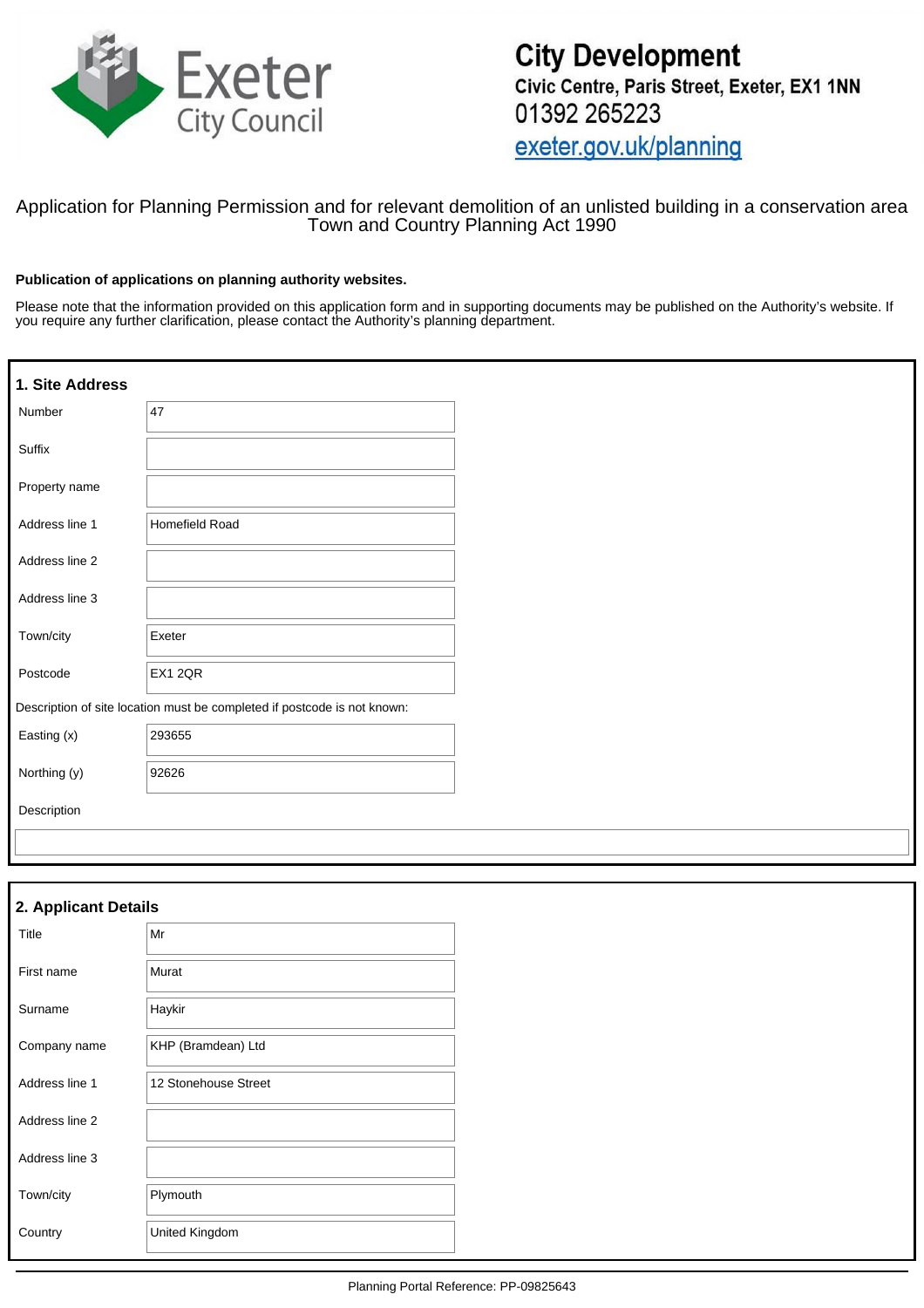|  | 2. Applicant Details |
|--|----------------------|

| . .              |                                                     |                         |
|------------------|-----------------------------------------------------|-------------------------|
| Postcode         | PL6 5AY                                             |                         |
|                  | Are you an agent acting on behalf of the applicant? | $\bigcirc$ No<br>ties ⊘ |
| Primary number   |                                                     |                         |
| Secondary number |                                                     |                         |
| Fax number       |                                                     |                         |
| Email address    |                                                     |                         |

## **3. Agent Details**

| Title            |                              |  |
|------------------|------------------------------|--|
| First name       | Philip                       |  |
| Surname          | <b>Bailey</b>                |  |
| Company name     | Philip Bailey Architects Ltd |  |
| Address line 1   | Elsinore Villa               |  |
| Address line 2   | Greenway Road                |  |
| Address line 3   |                              |  |
| Town/city        | Torquay                      |  |
| Country          | United Kingdom               |  |
| Postcode         | TQ2 6JE                      |  |
| Primary number   |                              |  |
| Secondary number |                              |  |
| Fax number       |                              |  |
| Email            |                              |  |

## **4. Site Area** What is the measurement of the site area? (numeric characters only). 3360.00 Unit Sq. metres

### **5. Description of the Proposal**

Please describe details of the proposed development or works including any change of use and details of the proposed demolition.

If you are applying for Technical Details Consent on a site that has been granted Permission In Principle, please include the relevant details in the description below.

Conversion of Existing Locally listed main school building & Chapel including demolition of redundant classrooms and outbuildings, alterations and extensions to retained buildings. Provision of three new residential units to retain one unit of accommodation and create 25 new residential units of accommodation.

Has the work or change of use already started? We say that we have not consider the work or change of use already started?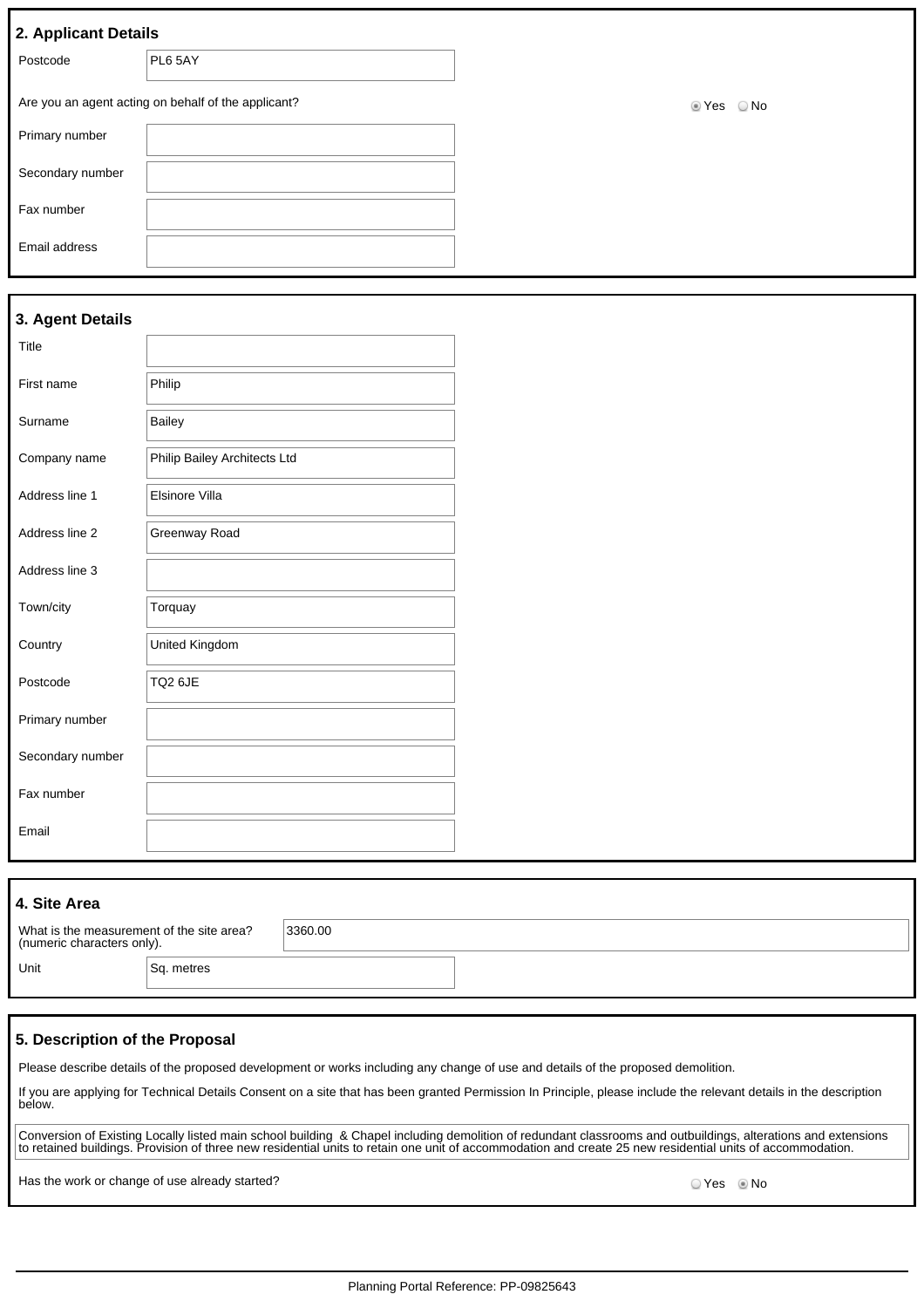| 6. Explanation for Proposed Demolition Work                                                                                                             |                                          |  |  |
|---------------------------------------------------------------------------------------------------------------------------------------------------------|------------------------------------------|--|--|
| Why is it necessary to demolish all or part of the building(s) and/or structure(s)?                                                                     |                                          |  |  |
| Buildings are of poor construction, poor repair, and unsuitable for the proposed use. See heritage and Design & Access statements                       |                                          |  |  |
|                                                                                                                                                         |                                          |  |  |
| 7. Existing Use                                                                                                                                         |                                          |  |  |
| Please describe the current use of the site                                                                                                             |                                          |  |  |
| Vacant                                                                                                                                                  |                                          |  |  |
| Is the site currently vacant?                                                                                                                           | t Yes<br>○ No                            |  |  |
| If Yes, please describe the last use of the site                                                                                                        |                                          |  |  |
| Former private school ith headmaster's flat closed April 2020                                                                                           |                                          |  |  |
| When did this use end $14/04/2020$<br>(if known)?<br>DD/MM/YYYY                                                                                         |                                          |  |  |
| Does the proposal involve any of the following? If Yes, you will need to submit an appropriate contamination assessment with your application.          |                                          |  |  |
| Land which is known to be contaminated                                                                                                                  | ⊙ Yes © No                               |  |  |
| Land where contamination is suspected for all or part of the site                                                                                       | ⊙ Yes     ® No                           |  |  |
| A proposed use that would be particularly vulnerable to the presence of contamination                                                                   | ⊙ Yes     ® No                           |  |  |
|                                                                                                                                                         |                                          |  |  |
| 8. Materials                                                                                                                                            |                                          |  |  |
| Does the proposed development require any materials to be used externally?                                                                              | ■ Yes © No                               |  |  |
| Please provide a description of existing and proposed materials and finishes to be used externally (including type, colour and name for each material): |                                          |  |  |
| Walls                                                                                                                                                   |                                          |  |  |
| Description of existing materials and finishes (optional):                                                                                              | Render painted                           |  |  |
| Description of proposed materials and finishes:                                                                                                         | Render painted                           |  |  |
|                                                                                                                                                         |                                          |  |  |
| Roof                                                                                                                                                    |                                          |  |  |
| Description of existing materials and finishes (optional):                                                                                              | synthetic slates                         |  |  |
| Description of proposed materials and finishes:                                                                                                         | Natural slates and ply felt flat roofing |  |  |
|                                                                                                                                                         |                                          |  |  |
| Windows                                                                                                                                                 |                                          |  |  |
| Description of existing materials and finishes (optional):                                                                                              | Timber single gazed                      |  |  |
| Description of proposed materials and finishes:                                                                                                         | Timber double glazed                     |  |  |

| Doors                                                      |                |
|------------------------------------------------------------|----------------|
| Description of existing materials and finishes (optional): | Timber         |
| Description of proposed materials and finishes:            | Timber & Steel |

Boundary treatments (e.g. fences, walls)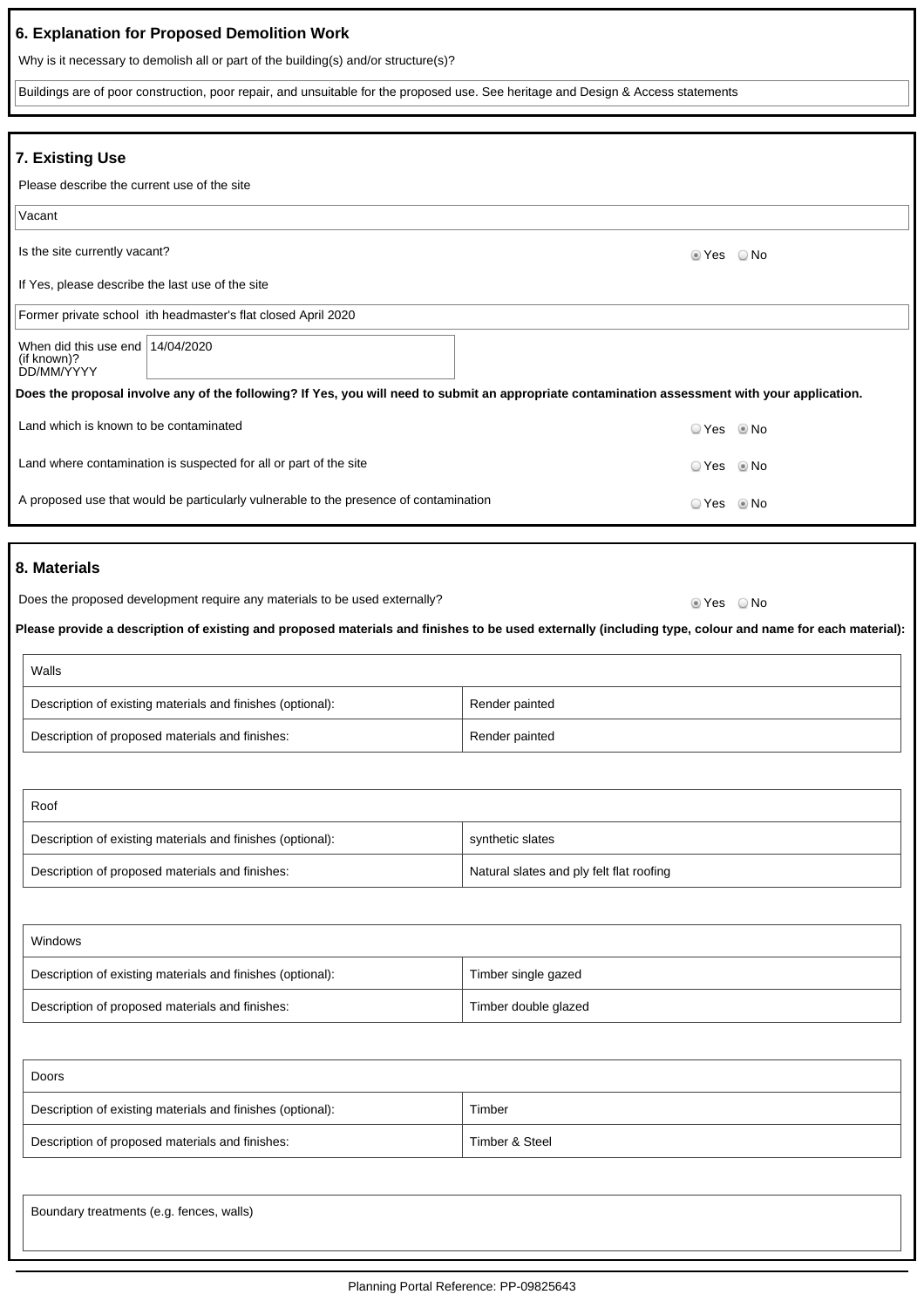### **8. Materials**

| Description of existing materials and finishes (optional): | As detailed on drawings |
|------------------------------------------------------------|-------------------------|
| Description of proposed materials and finishes:            | As detailed on drawings |

| Vehicle access and hard standing                           |                                  |
|------------------------------------------------------------|----------------------------------|
| Description of existing materials and finishes (optional): | Gravel                           |
| Description of proposed materials and finishes:            | As detailed on attached drawings |

| Lighting                                                   |                         |
|------------------------------------------------------------|-------------------------|
| Description of existing materials and finishes (optional): | None                    |
| Description of proposed materials and finishes:            | As detailed on drawings |

| Are you supplying additional information on submitted plans, drawings or a design and access statement? | lier ONo |  |
|---------------------------------------------------------------------------------------------------------|----------|--|
| If Yes, please state references for the plans, drawings and/or design and access statement              |          |  |
| See attached Drawing Register                                                                           |          |  |

## **9. Pedestrian and Vehicle Access, Roads and Rights of Way**

| Is a new or altered vehicular access proposed to or from the public highway?                                                    | $\circ$ Yes $\circ$ No |  |
|---------------------------------------------------------------------------------------------------------------------------------|------------------------|--|
| Is a new or altered pedestrian access proposed to or from the public highway?                                                   | $OYes$ Mo              |  |
| Are there any new public roads to be provided within the site?                                                                  | ○ Yes ◎ No             |  |
| Are there any new public rights of way to be provided within or adjacent to the site?                                           | ○ Yes ◎ No             |  |
| Do the proposals require any diversions/extinguishments and/or creation of rights of way?                                       | ○ Yes ◎ No             |  |
| If you answered Yes to any of the above questions, please show details on your plans/drawings and state their reference numbers |                        |  |
| As detailed on attached drawings                                                                                                |                        |  |

# **10. Vehicle Parking**

Does the site have any existing vehicle/cycle parking spaces or will the proposed development add/remove any parking Does the site have any existing vehicle/cycle parking spaces or will the proposed development add/remove any parking ● Yes ● No<br>spaces?

Please provide information on the existing and proposed number of on-site parking spaces

| Type of vehicle   | Existing number of spaces | Total proposed (including<br>spaces retained) | Difference in spaces |
|-------------------|---------------------------|-----------------------------------------------|----------------------|
| Cars              | 15                        | 30                                            | 15                   |
| Cycle spaces      | 0                         | 33                                            | 33                   |
| Disability spaces | 0                         |                                               |                      |

# **11. Trees and Hedges**

Are there trees or hedges on the proposed development site? Are not all the state of the South of the No No No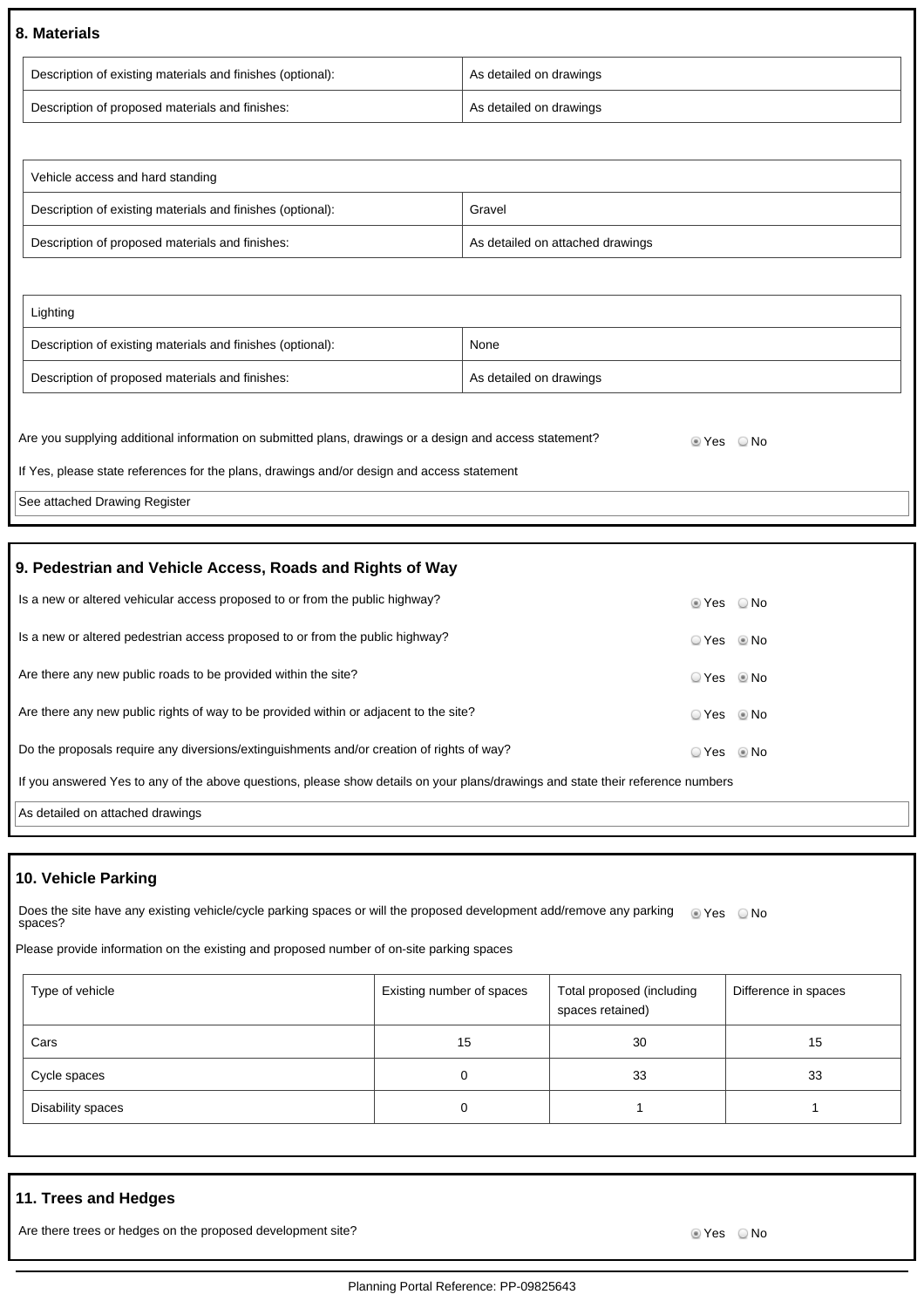### **11. Trees and Hedges**

And/or: Are there trees or hedges on land adjacent to the proposed development site that could influence the development or might be important as part of the local landscape character?

**Yes** No

**If Yes to either or both of the above, you may need to provide a full tree survey, at the discretion of your local planning authority. If a tree survey is required, this and the accompanying plan should be submitted alongside your application. Your local planning authority should make clear on its website what the survey should contain, in accordance with the current 'BS5837: Trees in relation to design, demolition and construction - Recommendations'.**

| 12. Assessment of Flood Risk                                                                                                                                                                                                                          |            |      |
|-------------------------------------------------------------------------------------------------------------------------------------------------------------------------------------------------------------------------------------------------------|------------|------|
| Is the site within an area at risk of flooding? (Check the location on the Government's Flood map for planning. You<br>should also refer to national standing advice and your local planning authority requirements for information as<br>necessary.) | ○ Yes      | © No |
| If Yes, you will need to submit a Flood Risk Assessment to consider the risk to the proposed site.                                                                                                                                                    |            |      |
| Is your proposal within 20 metres of a watercourse (e.g. river, stream or beck)?                                                                                                                                                                      | ○ Yes ◎ No |      |
| Will the proposal increase the flood risk elsewhere?                                                                                                                                                                                                  | ○ Yes      | © No |
| How will surface water be disposed of?                                                                                                                                                                                                                |            |      |
| $\Box$ Sustainable drainage system                                                                                                                                                                                                                    |            |      |
| $\Box$ Existing water course                                                                                                                                                                                                                          |            |      |
| $\Box$ Soakaway                                                                                                                                                                                                                                       |            |      |
| $\blacksquare$ Main sewer                                                                                                                                                                                                                             |            |      |
| Pond/lake                                                                                                                                                                                                                                             |            |      |

#### **13. Biodiversity and Geological Conservation**

**Is there a reasonable likelihood of the following being affected adversely or conserved and enhanced within the application site, or on land adjacent to or near the application site?**

**To assist in answering this question correctly, please refer to the help text which provides guidance on determining if any important biodiversity or geological conservation features may be present or nearby; and whether they are likely to be affected by the proposals.**

a) Protected and priority species:

Yes, on the development site

Yes, on land adjacent to or near the proposed development

No

b) Designated sites, important habitats or other biodiversity features:

Yes, on the development site

- Yes, on land adjacent to or near the proposed development
- No

c) Features of geological conservation importance:

Yes, on the development site

Yes, on land adjacent to or near the proposed development

No

#### **14. Foul Sewage**

Please state how foul sewage is to be disposed of:

**Mains Sewer** 

 $\Box$ Septic Tank

|  | Package Treatment plant |  |
|--|-------------------------|--|
|--|-------------------------|--|

□Cess Pit

□Other

Unknown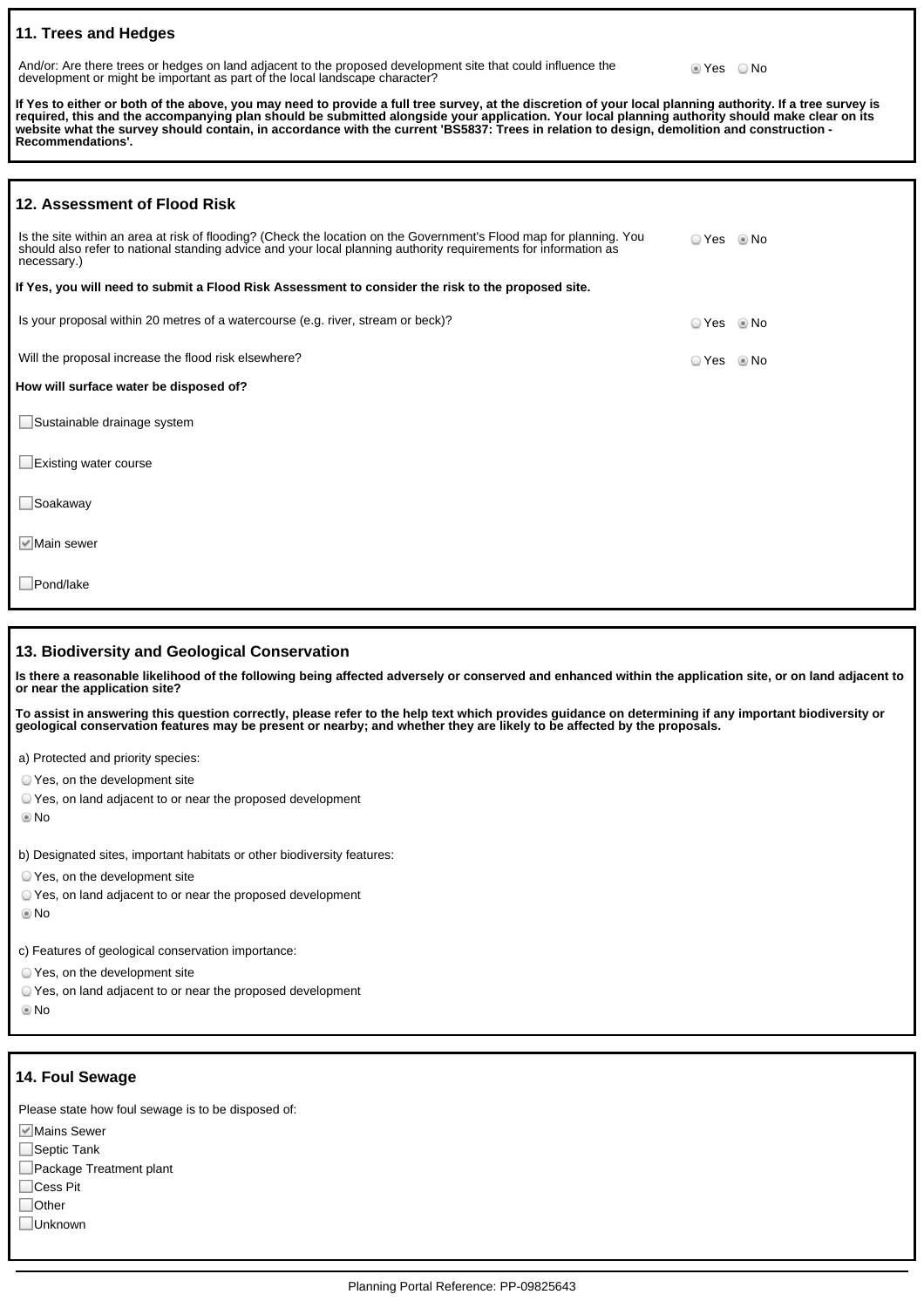| 14. Foul Sewage                                                                                                                                                                                                                                                                                     |       |                      |
|-----------------------------------------------------------------------------------------------------------------------------------------------------------------------------------------------------------------------------------------------------------------------------------------------------|-------|----------------------|
| Are you proposing to connect to the existing drainage system?                                                                                                                                                                                                                                       |       | ■ Yes © No © Unknown |
| If Yes, please include the details of the existing system on the application drawings. Please state the plan(s)/drawing(s) references.                                                                                                                                                              |       |                      |
| As detailed on enclosed drawings                                                                                                                                                                                                                                                                    |       |                      |
| 15. Waste Storage and Collection                                                                                                                                                                                                                                                                    |       |                      |
| Do the plans incorporate areas to store and aid the collection of waste?                                                                                                                                                                                                                            |       | ■ Yes © No           |
| If Yes, please provide details:                                                                                                                                                                                                                                                                     |       |                      |
| As detailed on enclosed drawings                                                                                                                                                                                                                                                                    |       |                      |
| Have arrangements been made for the separate storage and collection of recyclable waste?                                                                                                                                                                                                            | t Yes | ○ No                 |
| If Yes, please provide details:                                                                                                                                                                                                                                                                     |       |                      |
| As detailed on enclosed drawings                                                                                                                                                                                                                                                                    |       |                      |
| <b>16. Trade Effluent</b>                                                                                                                                                                                                                                                                           |       |                      |
| Does the proposal involve the need to dispose of trade effluents or trade waste?                                                                                                                                                                                                                    | ○ Yes | ® No                 |
| 17. Residential/Dwelling Units<br>Please note: This question has been updated to include the latest information requirements specified by government.<br>Applications created before 23 May 2020 will not have been updated, please read the 'Help' to see details of how to workaround this issue. |       |                      |

| <b>Market Housing - Proposed</b> |                    |          |   |      |         |       |
|----------------------------------|--------------------|----------|---|------|---------|-------|
|                                  | Number of bedrooms |          |   |      |         |       |
|                                  |                    | ົ        | ົ | $4+$ | Unknown | Total |
| Houses                           |                    | $\Omega$ |   |      |         |       |
| <b>Flats/Maisonettes</b>         |                    | 18       |   |      |         | 23    |
| Total                            |                    | 18       |   |      |         | 26    |

Does your proposal include the gain, loss or change of use of residential units? Does your proposal include the gain, loss or change of use of residential units?

Please select the existing housing categories that are relevant to your proposal.

Please select the proposed housing categories that are relevant to your proposal.

Market Housing

Market Housing

□Starter Homes

Social, Affordable or Intermediate Rent

Add 'Market Housing - Proposed' residential units

Affordable Home Ownership

■Self-build and Custom Build

Social, Affordable or Intermediate Rent

Affordable Home Ownership

□Starter Homes

Self-build and Custom Build

Add 'Market Housing - Existing' residential units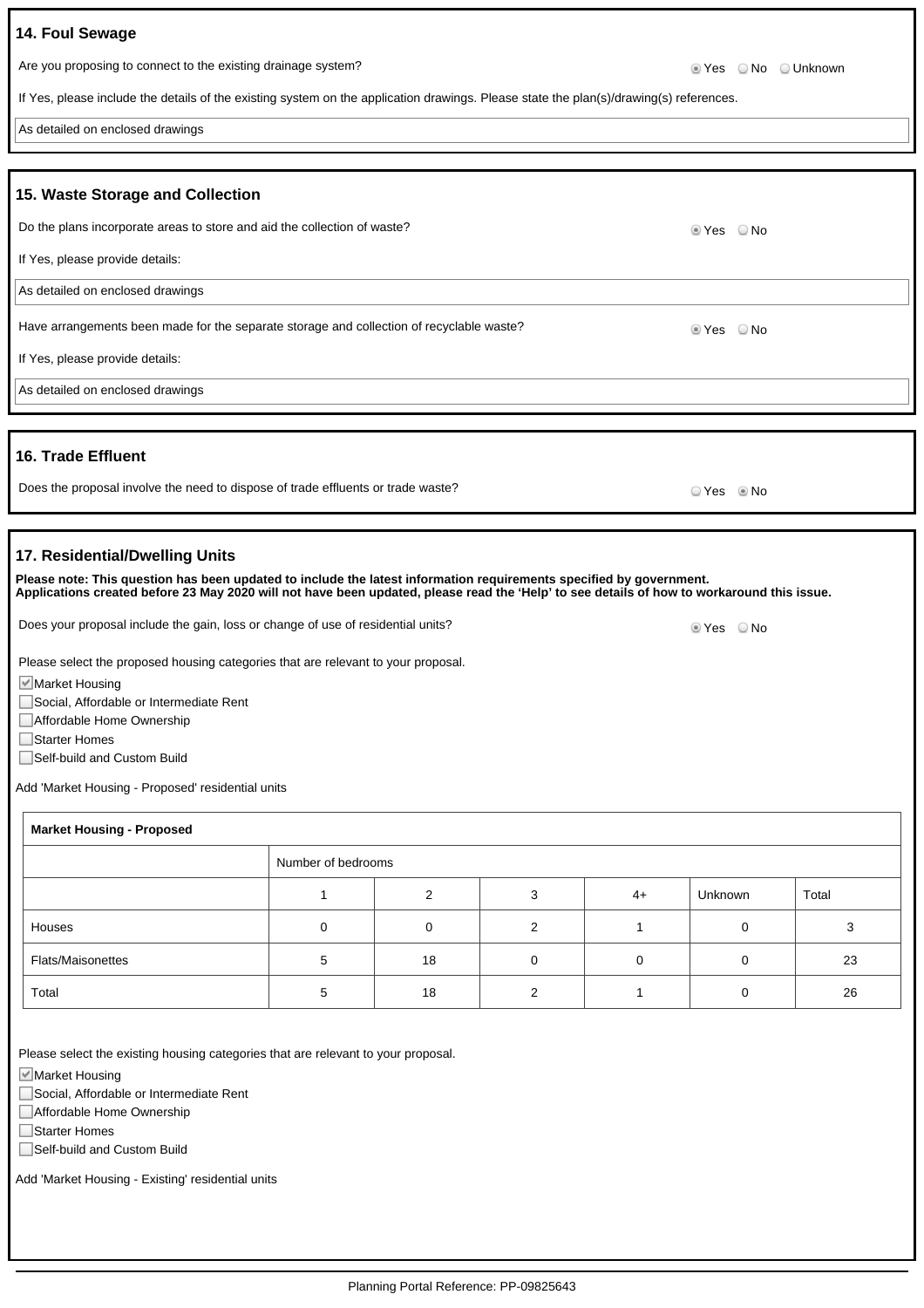# **17. Residential/Dwelling Units**

| 17. Residential/Dwelling Units                                                                                                                                                                                                                           |                                                                                                             |   |   |      |                |       |
|----------------------------------------------------------------------------------------------------------------------------------------------------------------------------------------------------------------------------------------------------------|-------------------------------------------------------------------------------------------------------------|---|---|------|----------------|-------|
| <b>Market Housing - Existing</b>                                                                                                                                                                                                                         |                                                                                                             |   |   |      |                |       |
|                                                                                                                                                                                                                                                          | Number of bedrooms                                                                                          |   |   |      |                |       |
|                                                                                                                                                                                                                                                          | 1                                                                                                           | 2 | 3 | $4+$ | Unknown        | Total |
| <b>Flats/Maisonettes</b>                                                                                                                                                                                                                                 | 1                                                                                                           | 0 | 0 | 0    | 0              | 1     |
| Total                                                                                                                                                                                                                                                    | 1                                                                                                           | 0 | 0 | 0    | 0              | 1     |
| Total proposed residential units                                                                                                                                                                                                                         | 26                                                                                                          |   |   |      |                |       |
| Total existing residential units                                                                                                                                                                                                                         | 1                                                                                                           |   |   |      |                |       |
| Total net gain or loss of residential units                                                                                                                                                                                                              | 25                                                                                                          |   |   |      |                |       |
| 18. All Types of Development: Non-Residential Floorspace<br>Does your proposal involve the loss, gain or change of use of non-residential floorspace?<br>Note that 'non-residential' in this context covers all uses except Use Class C3 Dwellinghouses. |                                                                                                             |   |   |      | ○ Yes ◎ No     |       |
| 19. Employment<br>Are there any existing employees on the site or will the proposed development increase or decrease the number of<br>employees?                                                                                                         |                                                                                                             |   |   |      | ⊙ Yes © No     |       |
| 20. Hours of Opening<br>Are Hours of Opening relevant to this proposal?<br>⊙ Yes © No                                                                                                                                                                    |                                                                                                             |   |   |      |                |       |
| 21. Industrial or Commercial Processes and Machinery                                                                                                                                                                                                     |                                                                                                             |   |   |      |                |       |
| Does this proposal involve the carrying out of industrial or commercial activities and processes?                                                                                                                                                        |                                                                                                             |   |   |      | © Yes     ® No |       |
| Is the proposal for a waste management development?                                                                                                                                                                                                      |                                                                                                             |   |   |      | © Yes     ® No |       |
| If this is a landfill application you will need to provide further information before your application can be determined. Your waste planning authority<br>should make it clear what information it requires on its website                              |                                                                                                             |   |   |      |                |       |
|                                                                                                                                                                                                                                                          |                                                                                                             |   |   |      |                |       |
| 22. Hazardous Substances<br>Does the proposal involve the use or storage of any hazardous substances?<br>⊙ Yes © No                                                                                                                                      |                                                                                                             |   |   |      |                |       |
| 23. Site Visit                                                                                                                                                                                                                                           |                                                                                                             |   |   |      |                |       |
| Can the site be seen from a public road, public footpath, bridleway or other public land?<br>○ Yes ◎ No                                                                                                                                                  |                                                                                                             |   |   |      |                |       |
| <b>The agent</b><br>The applicant<br>Other person                                                                                                                                                                                                        | If the planning authority needs to make an appointment to carry out a site visit, whom should they contact? |   |   |      |                |       |
| 24. Pre-application Advice                                                                                                                                                                                                                               |                                                                                                             |   |   |      |                |       |
| Has assistance or prior advice been sought from the local authority about this application?<br>OYes . Io No                                                                                                                                              |                                                                                                             |   |   |      |                |       |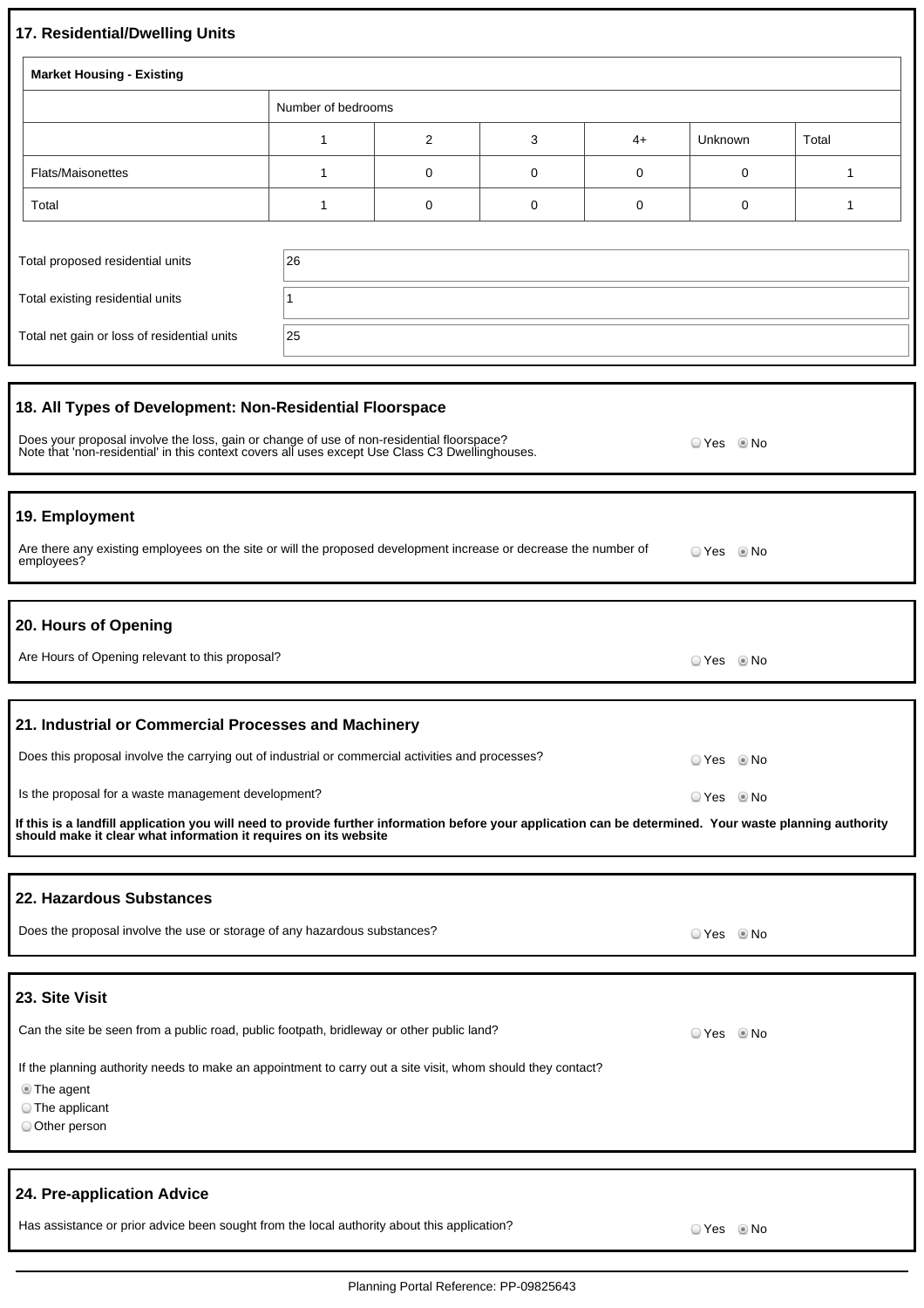| l 25. Authority Emplovee/Member                                                                                                                                                                                                                                                                         |                    |
|---------------------------------------------------------------------------------------------------------------------------------------------------------------------------------------------------------------------------------------------------------------------------------------------------------|--------------------|
| With respect to the Authority, is the applicant and/or agent one of the following:<br>  (a) a member of staff<br>(b) an elected member<br>$\left(\begin{matrix} 0 \\ 0 \end{matrix}\right)$ related to a member of staff $\left(\begin{matrix} d \\ d \end{matrix}\right)$ related to an elected member |                    |
| It is an important principle of decision-making that the process is open and transparent.                                                                                                                                                                                                               | O Yes           No |
| For the purposes of this question, "related to" means related, by birth or otherwise, closely enough that a fair-minded and<br>informed observer, having considered the facts, would conclude that there was bias on the part of the decision-maker in<br>the Local Planning Authority.                 |                    |
| Do any of the above statements apply?                                                                                                                                                                                                                                                                   |                    |

### **26. Ownership Certificates and Agricultural Land Declaration**

**CERTIFICATE OF OWNERSHIP - CERTIFICATE B - Town and Country Planning (Development Management Procedure) (England) Order 2015 Certificate under Article 14**

I certify/The applicant certifies that:

I have/The applicant has given the requisite notice to everyone else (as listed below) who, on the day 21 days before the date of this application, was the owner\* and/or agricultural tenant\*\* of any part of the land or building to which this application relates; or

The applicant is the sole owner of all the land or buildings to which this application relates and there are no other owners\* and/or agricultural tenants\*\*.

**\* 'owner' is a person with a freehold interest or leasehold interest with at least 7 years to run. \*\* 'agricultural tenant' has the meaning given in section 65(8) of the Town and Country Planning Act 1990.**

Owner/Agricultural Tenant

| Name of Owner/Agricultural<br>Tenant |                |
|--------------------------------------|----------------|
| Number                               | 51             |
| Suffix                               |                |
| House Name                           |                |
| Address line 1                       | Homefield Road |
| Address line 2                       |                |
| Town/city                            | EXETER         |
| Postcode                             | EX1 2QR        |
| Date notice served<br>(DD/MM/YYYY)   | 14/05/2021     |

| Person role                               |            |
|-------------------------------------------|------------|
| $\circ$ The applicant<br><b>The agent</b> |            |
| Title                                     |            |
| First name                                | Philip     |
| Surname                                   | Bailey     |
| Declaration date<br>(DD/MM/YYYY)          | 14/05/2021 |

Declaration made

#### **27. Declaration**

I/we hereby apply for planning permission/consent as described in this form and the accompanying plans/drawings and additional information. I/we confirm that, to the best of my/our knowledge, any facts stated are true and accurate and any opinions given are the genuine opinions of the person(s) giving them.